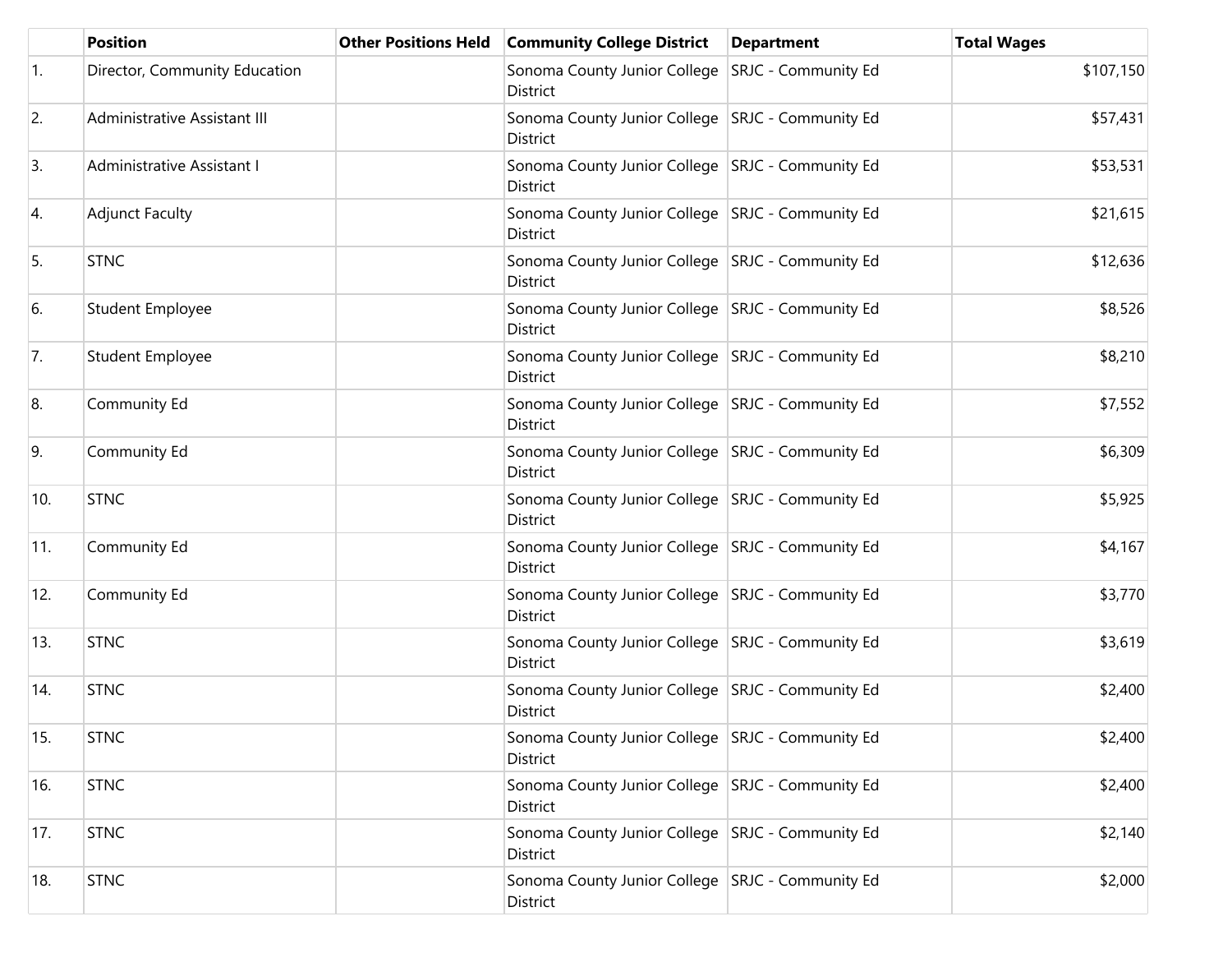| 19. | <b>STNC</b>  | Sonoma County Junior College   SRJC - Community Ed<br>District | \$2,000 |
|-----|--------------|----------------------------------------------------------------|---------|
| 20. | <b>STNC</b>  | Sonoma County Junior College   SRJC - Community Ed<br>District | \$1,600 |
| 21. | Community Ed | Sonoma County Junior College   SRJC - Community Ed<br>District | \$1,588 |
| 22. | Community Ed | Sonoma County Junior College   SRJC - Community Ed<br>District | \$1,463 |
| 23. | <b>STNC</b>  | Sonoma County Junior College   SRJC - Community Ed<br>District | \$1,460 |
| 24. | Community Ed | Sonoma County Junior College   SRJC - Community Ed<br>District | \$1,349 |
| 25. | <b>STNC</b>  | Sonoma County Junior College   SRJC - Community Ed<br>District | \$1,200 |
| 26. | <b>STNC</b>  | Sonoma County Junior College   SRJC - Community Ed<br>District | \$1,168 |
| 27. | Community Ed | Sonoma County Junior College   SRJC - Community Ed<br>District | \$953   |
| 28. | <b>STNC</b>  | Sonoma County Junior College   SRJC - Community Ed<br>District | \$910   |
| 29. | <b>STNC</b>  | Sonoma County Junior College   SRJC - Community Ed<br>District | \$810   |
| 30. | <b>STNC</b>  | Sonoma County Junior College   SRJC - Community Ed<br>District | \$720   |
| 31. | <b>STNC</b>  | Sonoma County Junior College   SRJC - Community Ed<br>District | \$720   |
| 32. | <b>STNC</b>  | Sonoma County Junior College   SRJC - Community Ed<br>District | \$650   |
| 33. | <b>STNC</b>  | Sonoma County Junior College   SRJC - Community Ed<br>District | \$600   |
| 34. | <b>STNC</b>  | Sonoma County Junior College   SRJC - Community Ed<br>District | \$585   |
| 35. | <b>STNC</b>  | Sonoma County Junior College   SRJC - Community Ed<br>District | \$500   |
| 36. | <b>STNC</b>  | Sonoma County Junior College   SRJC - Community Ed<br>District | \$495   |